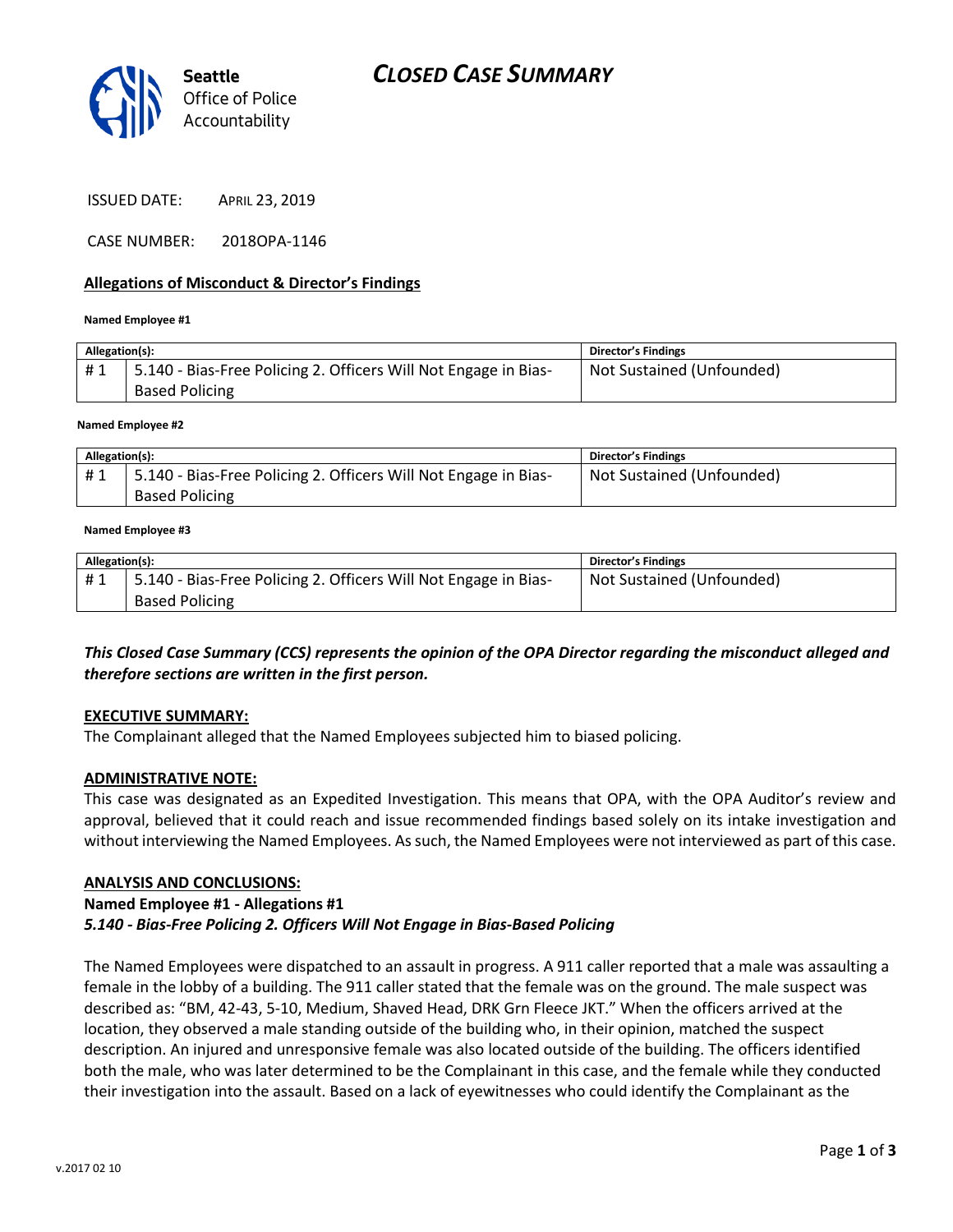

## *CLOSE CASE SUMMARY*

OPA CASE NUMBER: 2018OPA-1146

perpetrator, the officers were unable to develop probable cause to arrest him for assault. However, the officers determined that the Complainant had an open warrant from out of state and placed him under arrest.

At the time that the officers attempted to handcuff the Complainant, he pulled away from them and physically resisted. The officers took the Complainant down to the ground after struggling with him. When he was on the ground, the Complainant alleged that the officers had taken law enforcement action against him based on his race. The officers were able to get the Complainant under control, handcuffed him, and walked him to the transport van. When Named Employee #1 (NE#1) and Named Employee #3 (NE#3) were loading him into the transport van, the Complainant again began to physically resist, which included biting NE#1. The officers again took the Complainant down to the ground. He was subdued, loaded into the transport van, and driven from the scene.

A Department supervisor investigated the allegation of biased policing. The Complainant reiterated his claim and requested that his complaint be referred to OPA. The supervisor made the referral on the Complainant's behalf and this investigation ensued.

SPD policy prohibits biased policing, which it defines as "the different treatment of any person by officers motivated by any characteristic of protected classes under state, federal, and local laws as well other discernible personal characteristics of an individual." (SPD Policy 5.140.) This includes different treatment based on the race of the subject. (*See id*.)

Based on OPA's review of the evidence, including the Department video of this incident, there is no indication that any of the officers discriminated against or took law enforcement action towards the Complainant based on his race. To the contrary, the officers made initial contact with the Complainant because he matched the description of the suspect in an assault, was in the near vicinity of where the assault occurred, and was standing next to an injured female. Moreover, he was arrested due to the fact that he had an open warrant, not because of his membership in any protected class. As such, I find no evidence supporting the Complainant's complaint of bias policing and I recommend that this allegation be Not Sustained – Unfounded as against all of the Named Employees.

## Recommended Finding: **Not Sustained (Unfounded)**

## **Named Employee #2 - Allegations #1** *5.140 - Bias-Free Policing 2. Officers Will Not Engage in Bias-Based Policing*

For the same reasons as stated above (*see* Named Employee #1, Allegation #1), I recommend that this allegation be Not Sustained – Unfounded.

Recommended Finding: **Not Sustained (Unfounded)**

## **Named Employee #3 - Allegations #1** *5.140 - Bias-Free Policing 2. Officers Will Not Engage in Bias-Based Policing*

For the same reasons as stated above (*see* Named Employee #1, Allegation #1), I recommend that this allegation be Not Sustained – Unfounded.